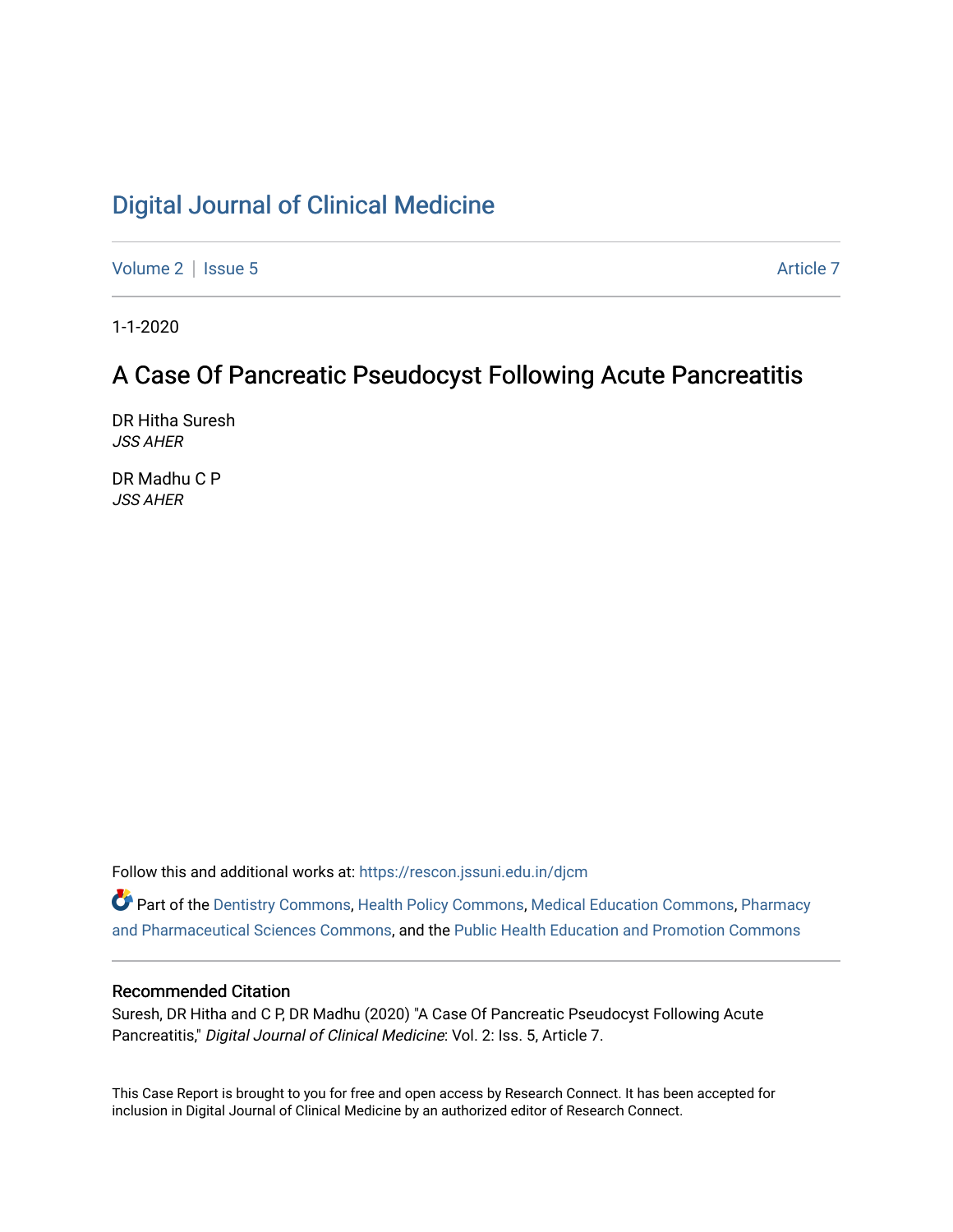#### **A Case Of Pancreatic Pseudocyst Following Acute Pancreatitis**

## DR Hitha Suresh, 7<sup>th</sup> Term MBBS

DR Madhu C P, Professor And Unit Chief, Dept Of General Surgery Jss Hospital Mysore, **JSSAHER** 

## **Clinical history**

A 35-year-old male presented with –

- Complaints of pain abdomen, localized to the mid-upper abdomen and radiating to the back, for 2 days, aggravating on the consumption of food with no relieving factors.
- Associated with vomiting, vomitus was non-bilious, non-blood tinged, and nonprojectile.
- Complains of fever, moderate grade, and continuous for 1 day.
- **•** History of abdominal distension $(+)$ .
- History of anorexia.
- No history of loss of weight/jaundice/dyspepsia/clay-colored stools/high colored urine/bowel or bladder disturbances.

## PAST HISTORY:

- History of similar complaints one month back and was diagnosed as acute pancreatitis with cholelithiasis and was managed conservatively.
- H/O chronic alcohol consumption before 13 years (consumed whiskey 4-5 times/week)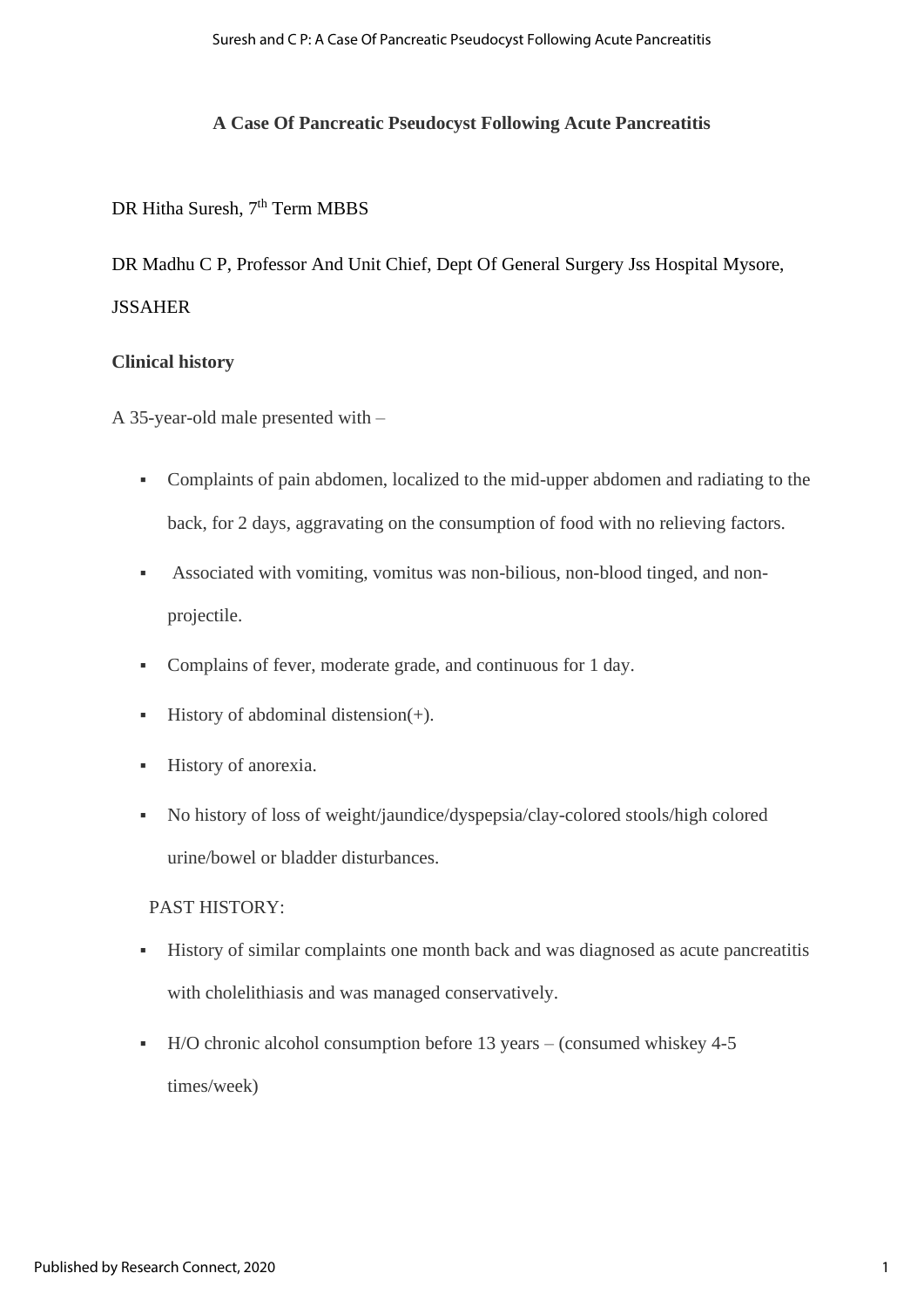## **Examination**

A middle-aged male patient moderately built and nourished, well oriented to time, place, and person, alert, conscious, and cooperative.

No Pallor

No Icterus

No Cyanosis

No Clubbing

No generalized Lymphadenopathy

No Edema

Vitals:

Pulse rate: 108 bpm

BP: 130/82 mmHg

RR: 20 CPM

Temperature: febrile(100F)

Systemic Examination:

#### 1.PER ABDOMEN EXAMINATION

INSPECTION:

A spherical mass of ~10x8cm size present in the epigastric region does not move with

respiration.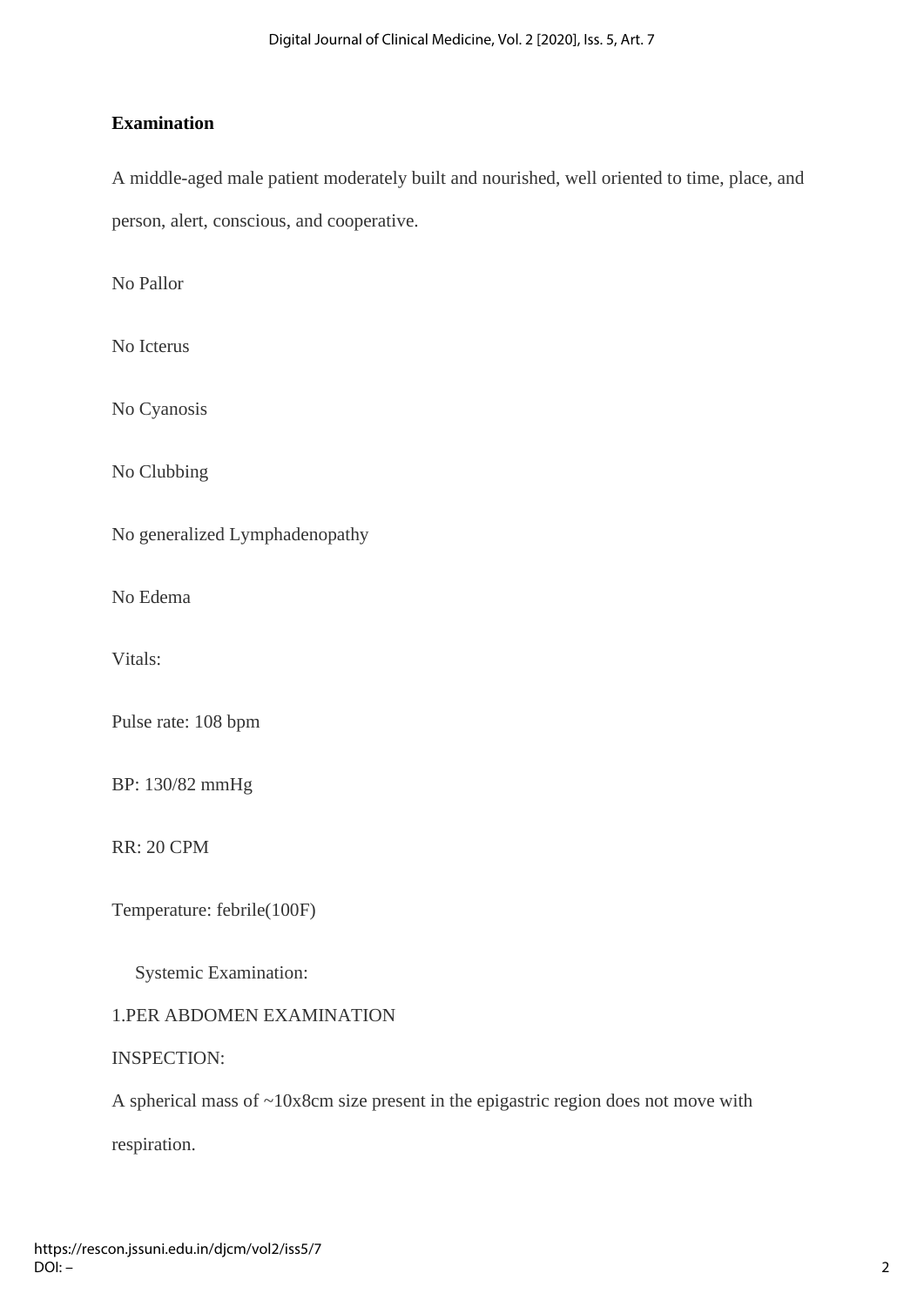The skin over the abdomen normal, with no scars or sinuses.

No visible pulsation or peristalsis, no dilated veins.

Hernial orifices are normal.

#### PALPATION:

No local rise in temperature,

Tenderness present in the epigastric region+

 Spherical mass of 10x8cm palpate, localized in the epigastric region with well-defined margins and smooth surface tense and cystic inconsistency.

No Hepatosplenomegaly

#### **PERCUSSION**

Impaired resonance heard over the mass.

## AUSCULTATION :

No bruits on auscultation.

2.Cardio Vascular System: S1, S2 heard, no murmurs

3.Respiratory System: Bilateral Normal vesicular breath sounds heard, no added sounds

4.Central Nervous System: No functional neurological disorder.

#### **Investigations**

Hb -14.8gm/dl

TLC-10380cells/cumm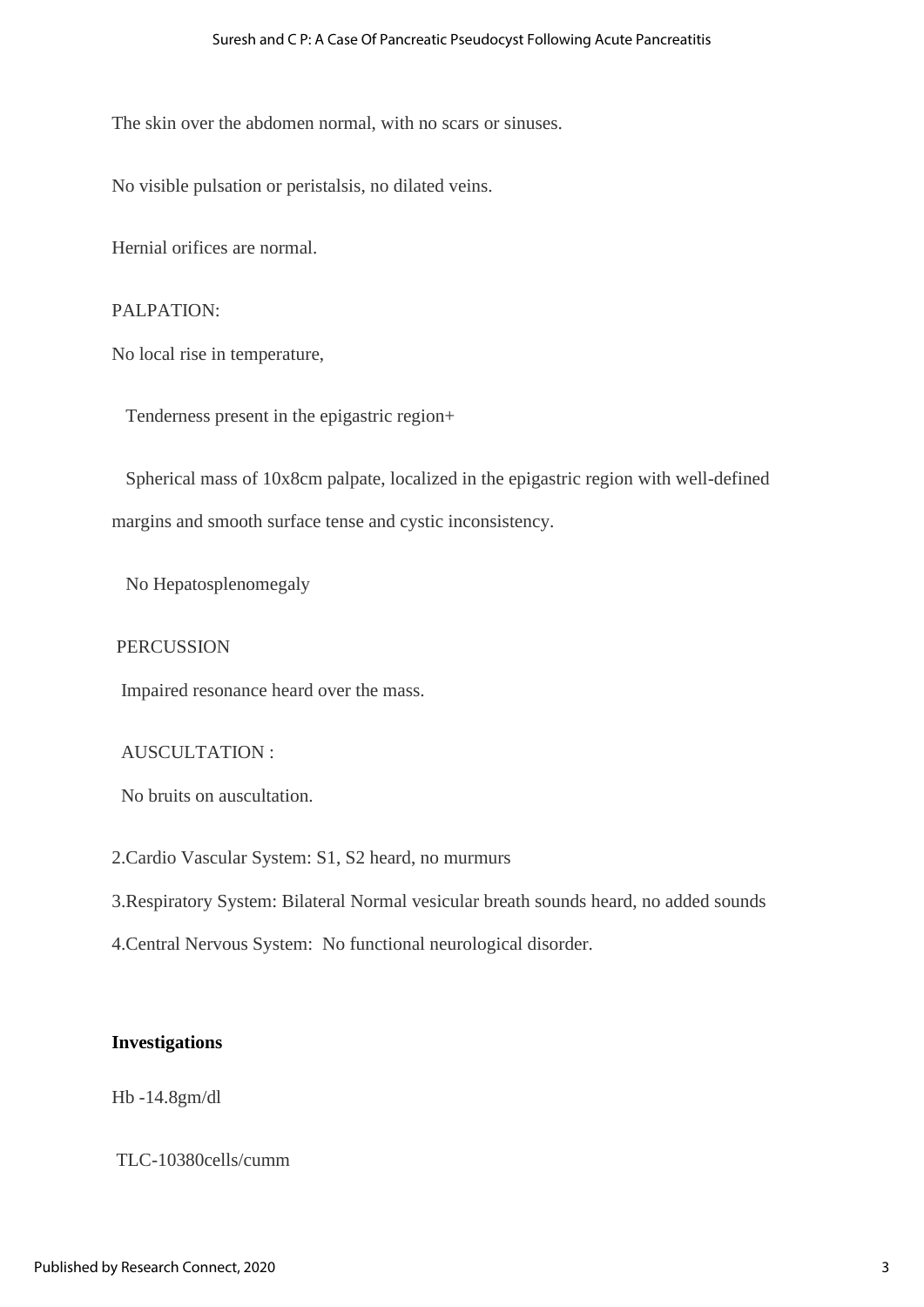## DLC:

neutrophils-86.2

Lymphocytes10.4

Eosinophils-0.2

Monocytes-3.0

Basophils-0.2

PCV-42.4%

RBC count -4.99million/cumm

Random blood sugar-114mg/dl

Lipase – 116U/l

Amylase-613U/l

TLC:10380 cells/cumm

Platelet count -2.45 lakh/cumm

Albumin-3.5g/dl

Total proteins-5.8gm/dl

A.G ratio-1.5

ast-13U/l

Bilirubin direct-0.19mg/dl

alt—12U/l

ALP-85U/l

MCV-85fl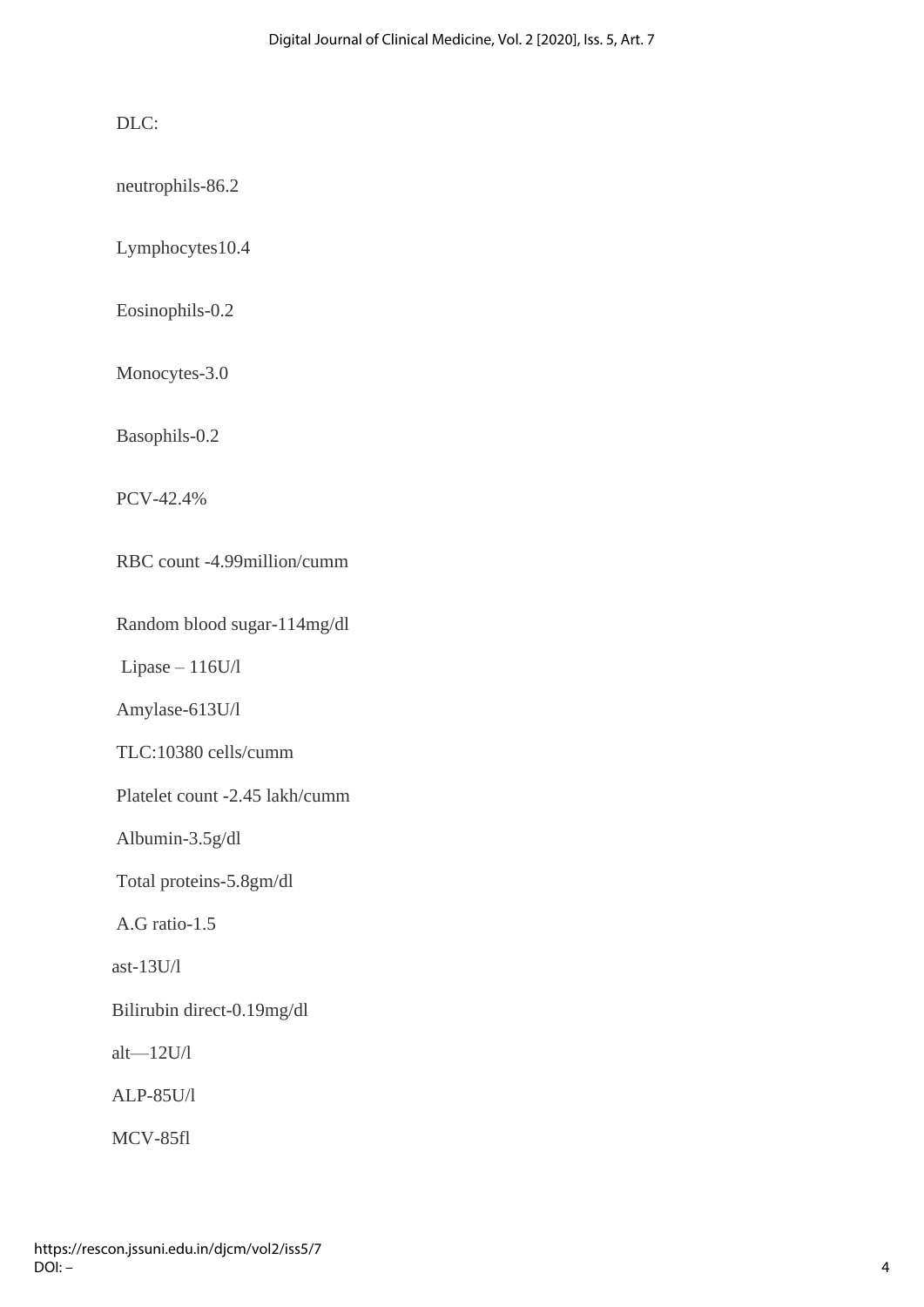Mchc-34.9gm/dl

Serum Urea- 14mg/dl

Serum Creatinine—0.69mg/dl

Uric acid-3.7mg/dl

Sodium-135mEq/L

Chloride-97mEq/L

## CT ABDOMEN AND PELVIS (WITH AND WITHOUT CONTRAST)

- Showed large well defined thick-walled peripherally enhancing cystic lesion measuring 10.8x13x1cm in the lesser sac -?pseudocyst.
- Mild pancreatic and mesenteric fat stranding; minimal ascites -?acute pancreatitis.
- Cholelithiasis with solitary distal CBD calculus.
- Mild splenomegaly.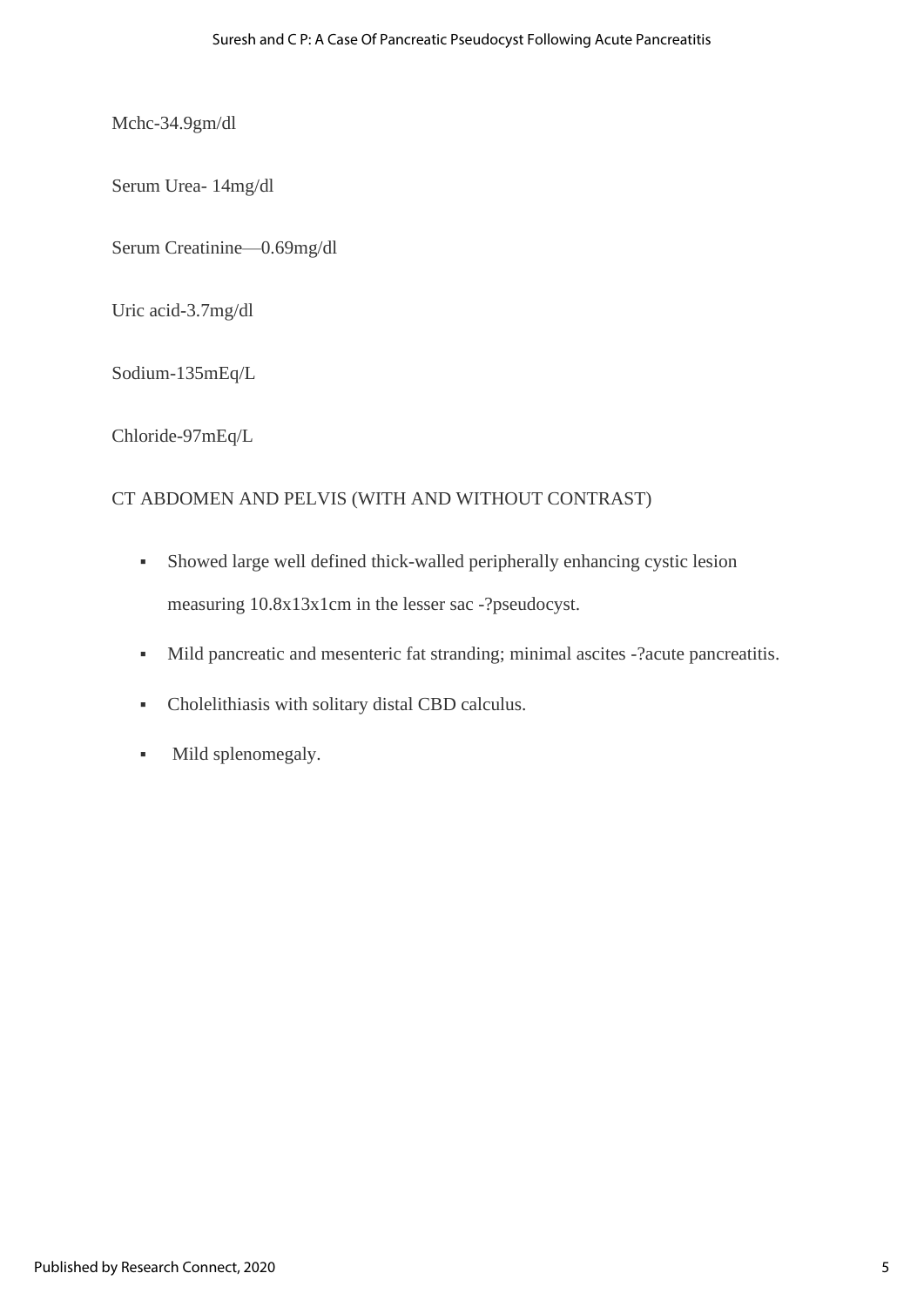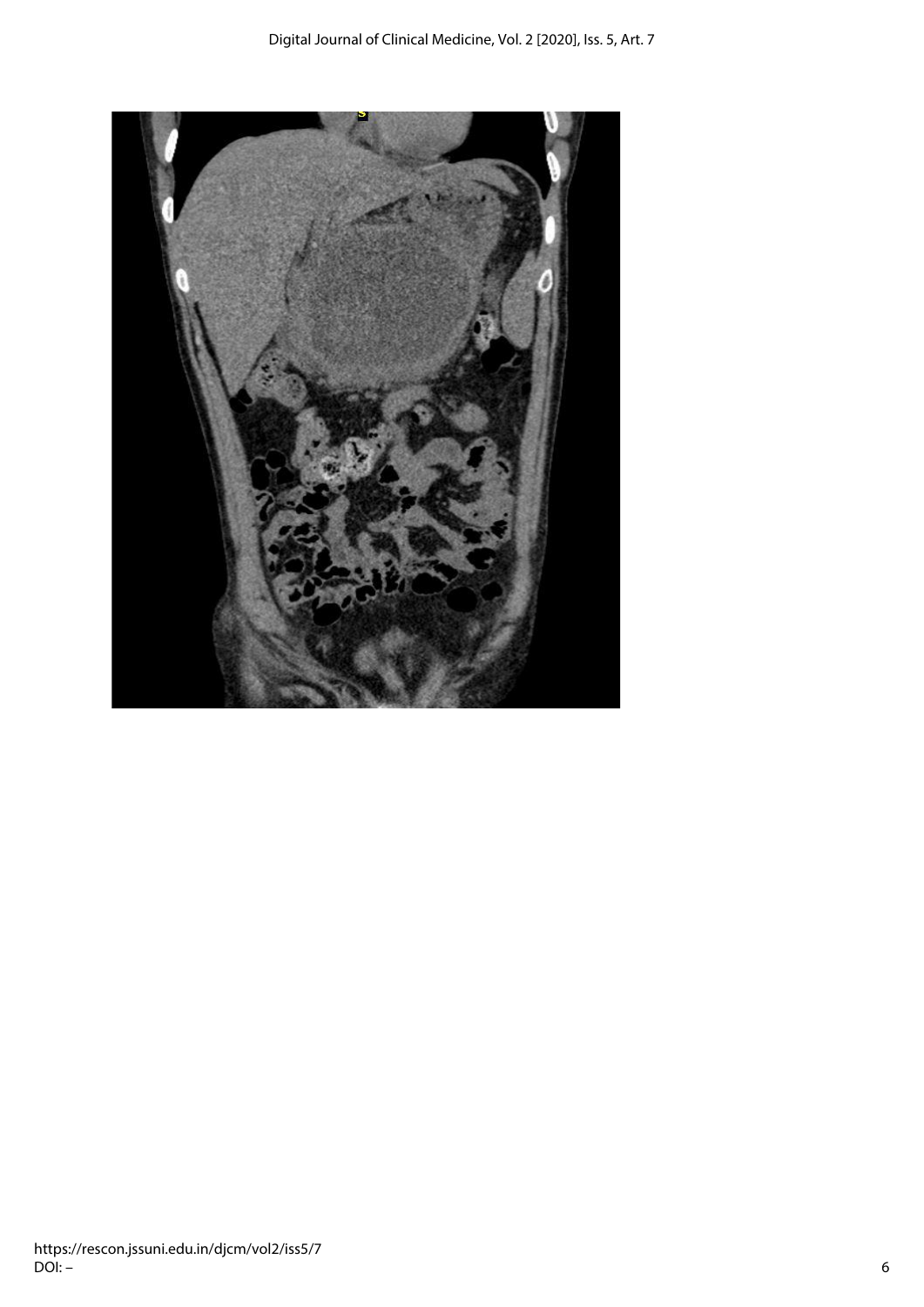

## UGI ENDOSCOPY:

Extrinsic impression over stomach (lesser curvature extending to distal body) -pseudocyst related

## **Diagnosis**

Differential Diagnosis:

- \* Pancreatic pseudocyst.
- \* Gastric outlet obstruction due to peptic ulcer disease
- \* Hydatid cyst
- \* Neoplasm of the pancreas.

## **Diagnosis:**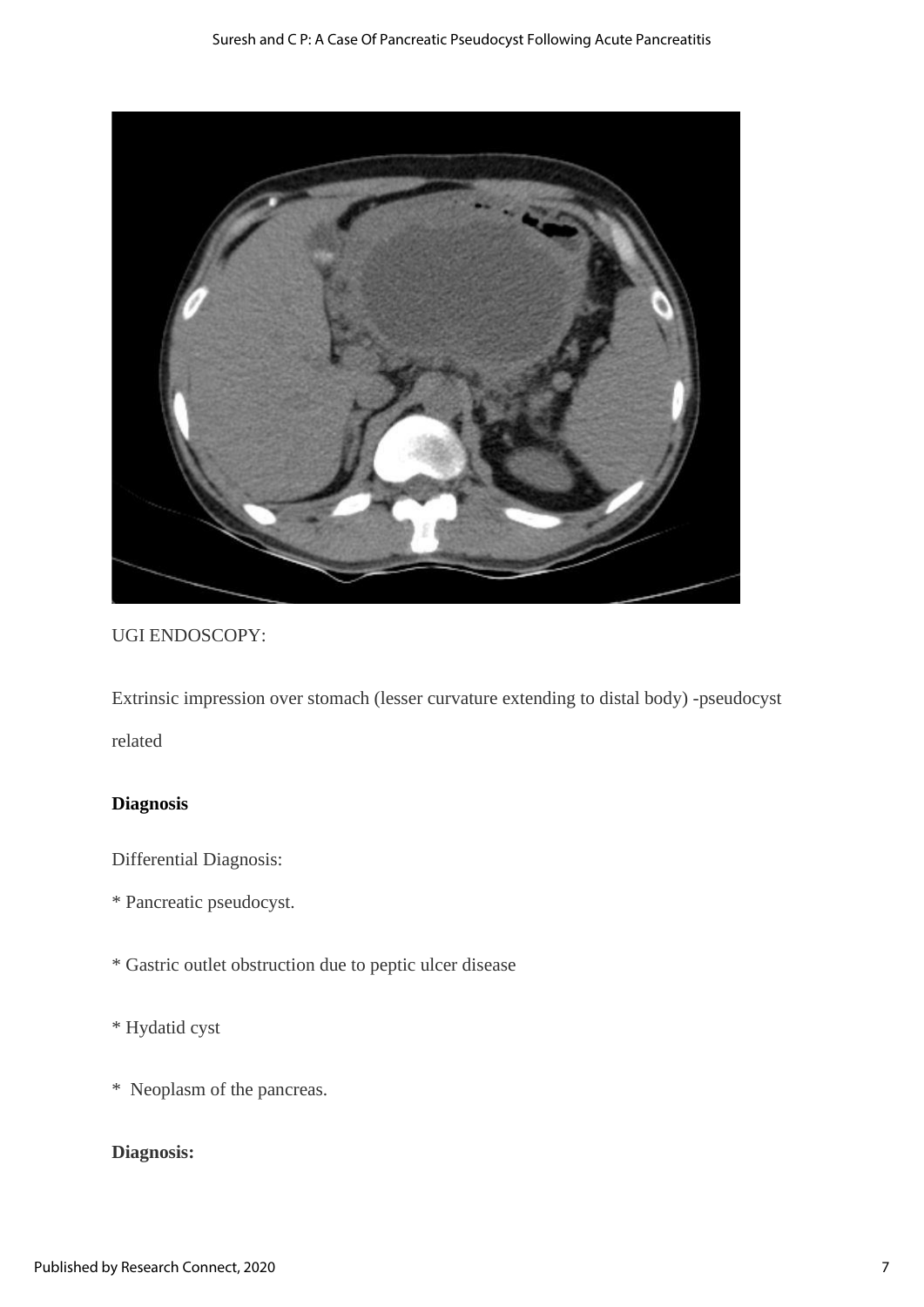# PSEUDOCYST OF PANCREAS FOLLOWING ACUTE PANCREATITIS WITH CHOLELITHIASIS

## **Treatment**

ENDOSCOPIC CYSTOGASTROSTOMY (a minimally invasive method wherein EUS (endoscopic ultrasound)and fluoroscopy are used to identify the pseudocyst, and which helps in creating a [fistula](https://en.wikipedia.org/wiki/Fistula) in between the cystic cavity and either the stomach/duodenum and thus helps in the drainage of the cyst .)

#### **Discussion**

Pseudocyst is a collection of amylase-rich fluid in a well-defined wall of fibrous granulation tissue, pseudocysts arise following acute pancreatitis and require about 4 weeks or more to form from the onset of acute pancreatitis (1) .pseudocyst account for 75% of all pancreatic masses. Pseudocysts are classified into three types based on the underlying etiology of pancreatitis They define three distinct types of pseudocysts Type I, or acute "post-necrotic" pseudocysts,(after an episode of acute pancreatitis with normal duct anatomy ). Type Ⅱ is also termed as post-necrotic pseudocysts(after an episode of acute on chronic pancreatitis with an abnormal pancreatic duct and often associated with a duct -pseudocyst communication).,

Type Ⅲ is defined as "retention" pseudocysts, (after chronic pancreatitis with strictures and duct pseudocyst communication). (2)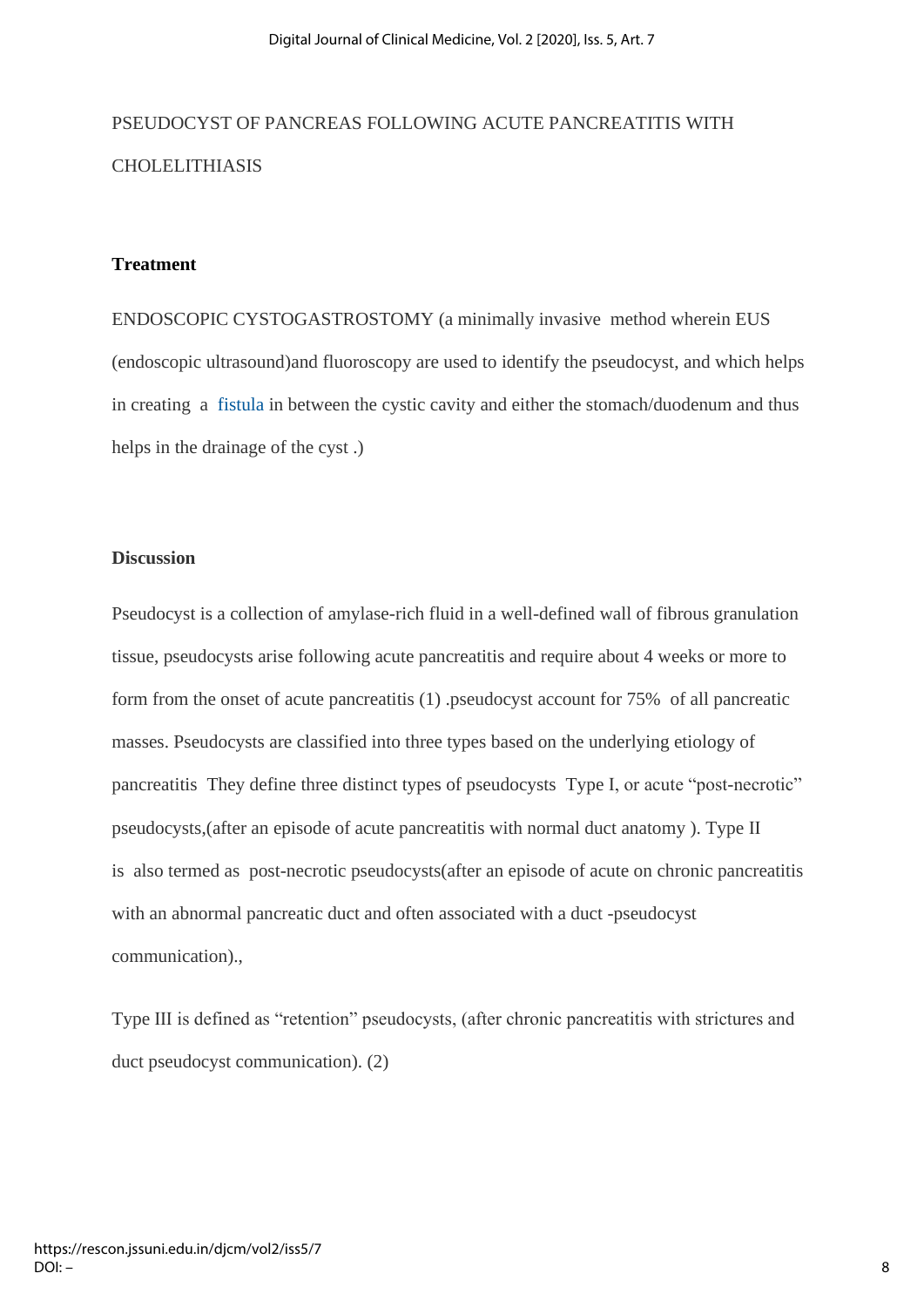Abdominal CT remains the standard criterion to diagnose pancreatic pseudocysts, other Imaging modalities like EUS can help in differentiating pseudocysts from other cystic lesions. (3)

Pseudocyst fluid has high amylase levels and shows inflammatory cells on cytology. ERCP AND MRCP are other diagnostic modalities.

Most pseudocysts resolve without interference, initial management of pseudocysts is conservative although some require drainage in case of symptomatic or complicated pseudocysts by the percutaneous catheter-based method.

According to " The rule of 6 of pancreatic pseudocysts " a cyst >6cm/duration of > 6 weeks and a wall thickness of more than 6mm requires surgical intervention (4) Surgical drainage has been the traditional approach for pancreatic pseudocysts. However, there is increasing evidence that transgastric and transduodenal endoscopic drainage are safe and effective approaches for patients with pancreatic pseudocysts in close contact (defined as  $\langle 1 \text{ cm} \rangle$ ) with the stomach and duodenum, respectively. Also, transpapillary drainage can be attempted in pancreatic pseudocysts communicating with the main pancreatic duct. For patients in whom a pancreatic duct stricture is associated with a pancreatic pseudocyst, endoscopic dilation and stent placement are indicated. Surgical drainage is indicated for patients with pancreatic pseudocysts that cannot be treated with endoscopic techniques and for patients who fail to respond to endoscopic treatment.

Definitive treatment depends on the location of the cyst. Pancreatic pseudocysts closely attached to the stomach should be treated with a cystogastrostomy. In this procedure, an anterior gastrostomy is performed. Once the pseudocyst is located, it is drained through the posterior wall of the stomach using a linear stapler. The defect in the anterior wall of the